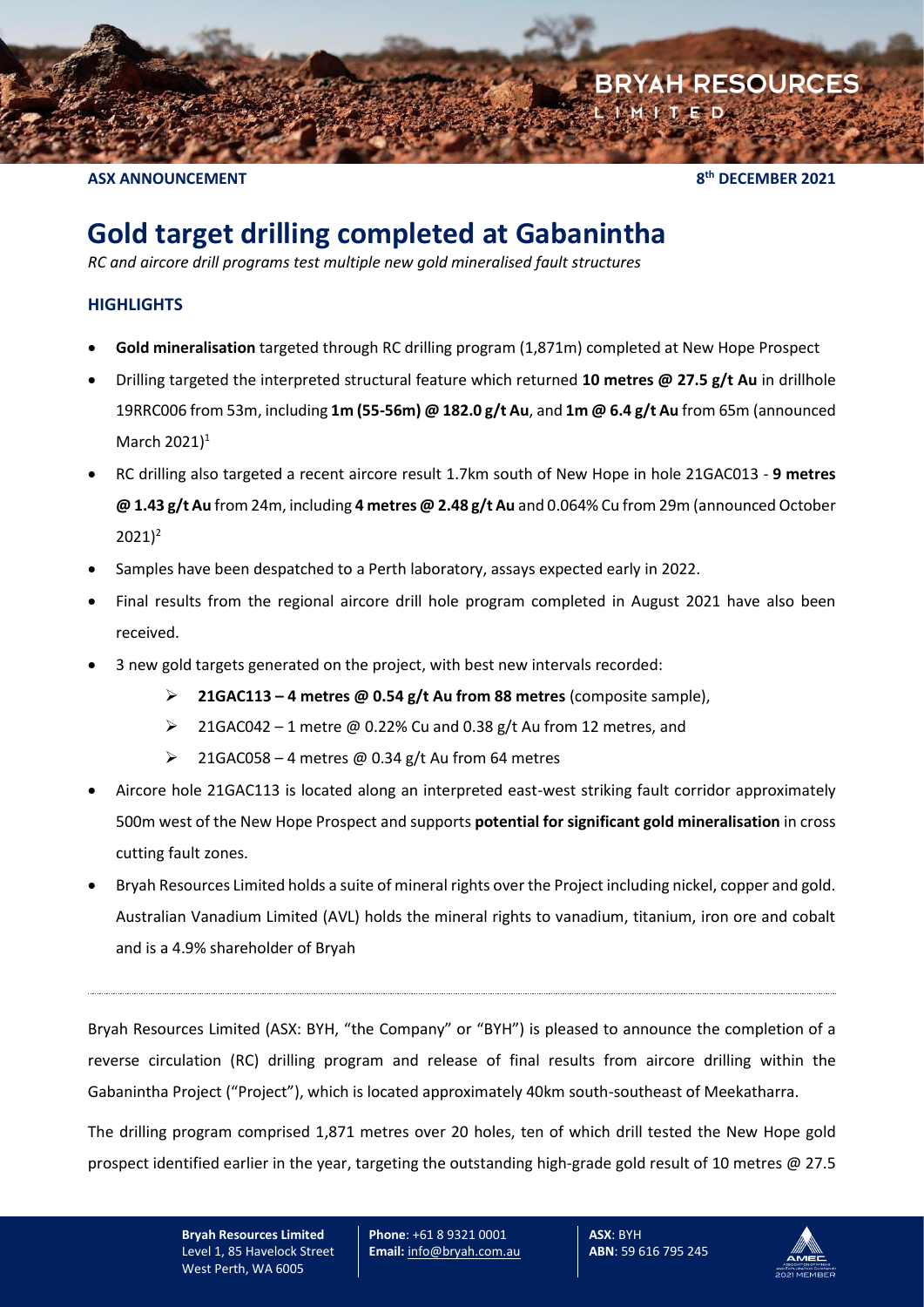#### **BRYAH RESOURCES** LIMITED

g/t Au from 53 metres, including 4m @ 64.3 g/t Au from 54m, which included 1m (55-56m) @ 182.0 g/t Au in 19RRC006. The hole was drilled in 2019 to define the fault zone between two major blocks and was assayed for gold in March 2021 (using existing archive pulp)<sup>1</sup>.

Three of the holes were drilled 1.7km south of New Hope, beneath recently completed aircore drill hole 21GAC013, where a gold interval of 9 metres  $\omega$  1.43 g/t Au was recorded from 24 metres depth.<sup>2</sup>



*Figure 1 Geology and Drill Hole Locations*

<sup>1</sup> See BYH ASX Announcement dated 30 March 2021 for full details

<sup>2</sup> See BYH ASX Announcement dated 19 October 2021 for full details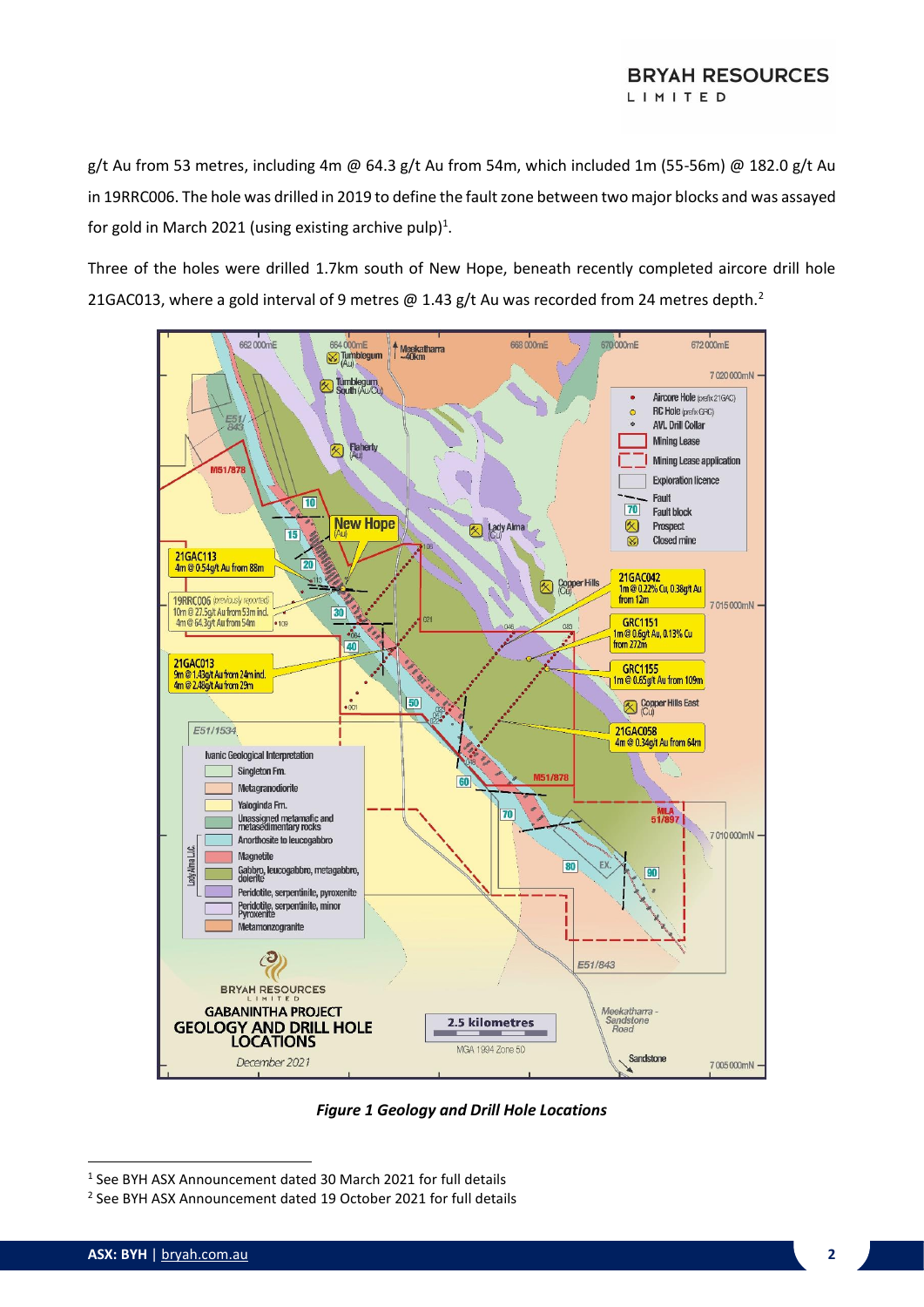Concurrently, the Company received the last of the laboratory assay results from the aircore drilling program completed in August 2021. Aircore hole 21GAC113 was successful in intersecting gold mineralisation in a composite sample of 4 metres @ 0.54 g/t Au from 88 metres depth. This interval was logged as mafic clays with minor quartz veining, which is interpreted to be a possible extension of the gold bearing fault zone running east-west from the New Hope Prospect located approximately 500 metres to the east. Seven holes have been drilled during the RC program to follow up on the aircore intercept.

This new round of drilling is orientated normal to the cross-cutting fault zone, interpreted to be controlling the mineralisation. A further seven RC holes were drilled in the vicinity of 21GAC013, 1.7km SE of New Hope Prospect, to confirm the mineralised horizon located in that hole, on a different fault to that hosting New Hope.

#### **Aircore Drilling**

Drilling was completed on five traverses, crossing the extent of the Lady Alma Layered Igneous Complex (LALIC) within Mining Lease 51/878. The holes were planned to extend out into the rocks both east and west of the intrusion, to define its boundaries.

113 holes were completed with a total of 5,539 metres drilled (5,000m planned). Vertical holes were nominally spaced at intervals of 100 metres along each traverse line and drilled to blade refusal. Figure 1 shows the location of the completed aircore traverses on a geology interpretation by Ivanic, 2019.

The Company has assayed the holes for a full multi-element suite, including whole rock geochemistry, rare earth elements and trace elements from the bottom of hole samples. This dataset will be applied in studies aimed to determine chemical zonation of the LALIC, to identify horizons that may be prospective for economic metal concentrations, both for Bryah and Australian Vanadium Limited<sup>2</sup>.

Potential economic concentrations of nickel, copper, chromium and/or platinum group elements ("PGE") may be present in the more basal parts of the LALIC. Results from drilling will assist in determining the base and the top of the intrusion, both potential locations for mineralisation.

A summary of the drill holes (21GAC032 – 21GAC113) and latest significant results are set out in Appendix 1.

#### **Follow-Up Work**

Bryah Resources Limited will also select further archived drilling pulps from the Project to submit for Au, Pt and Pd analysis. Sample selection criteria remains:

<sup>&</sup>lt;sup>3</sup> Bryah Resources Limited holds the rights to all minerals except Vanadium, Uranium, Cobalt, Chromium, Titanium, Lithium, Tantalum, Manganese & Iron Ore (Excluded Minerals). Australian Vanadium Limited retains 100% rights in the Excluded Minerals and a 0.75% Royalty on any production by Bryah.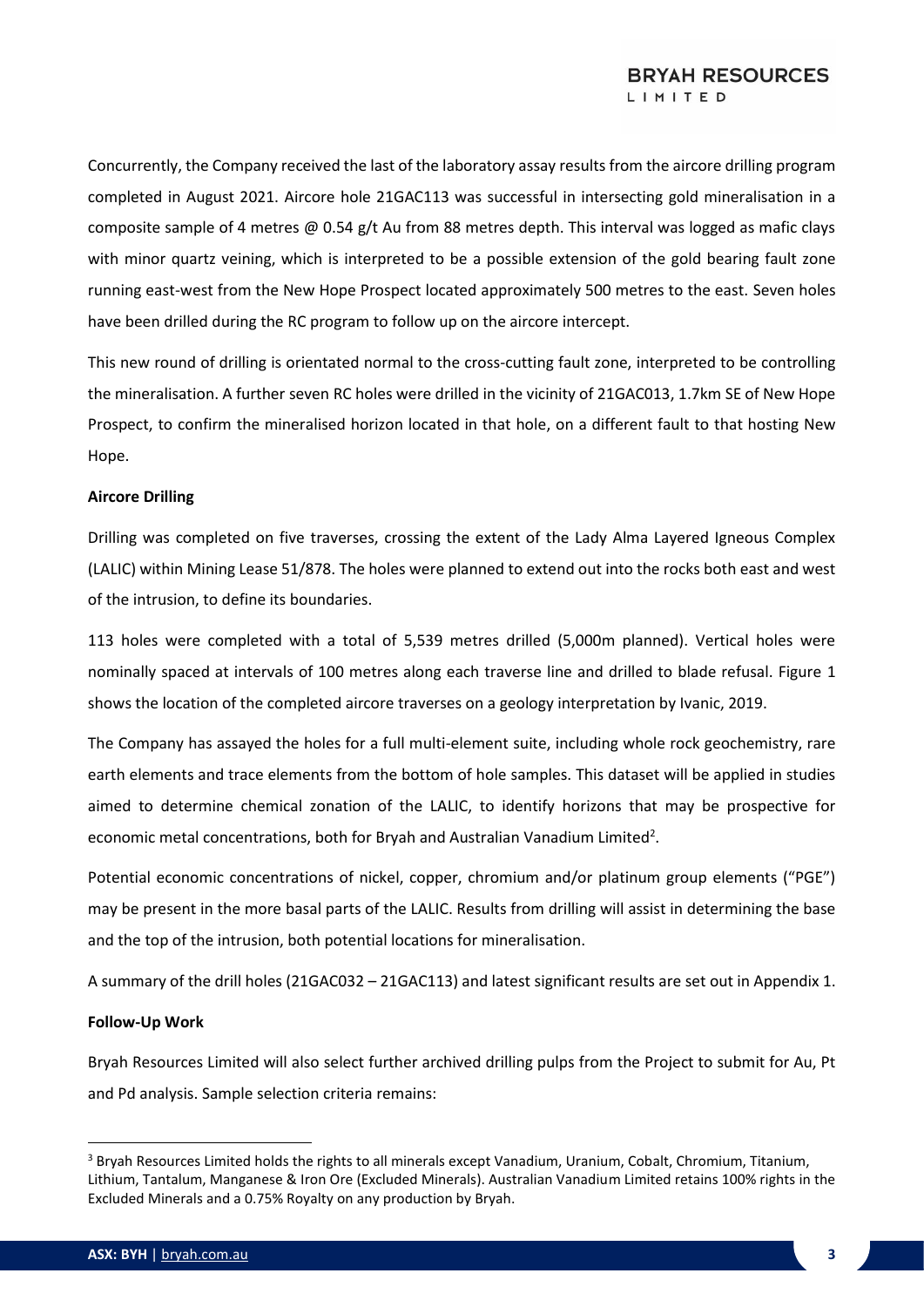- a) proximity to known faults;
- b) elevated copper, barium, arsenic and/or sulphur;
- c) within or close to the high-grade vanadium domain, and/or
- d) testing continuity along strike or along fault planes around the significant intercepts recently identified.



*Figure 2 Tenement Location Plan*

*For further information, please contact:* 

**Ashley Jones, CEO** +61 8 9321 0001

*This announcement has been produced in accordance with the Company's published continuous disclosure policy and has been approved by the Board*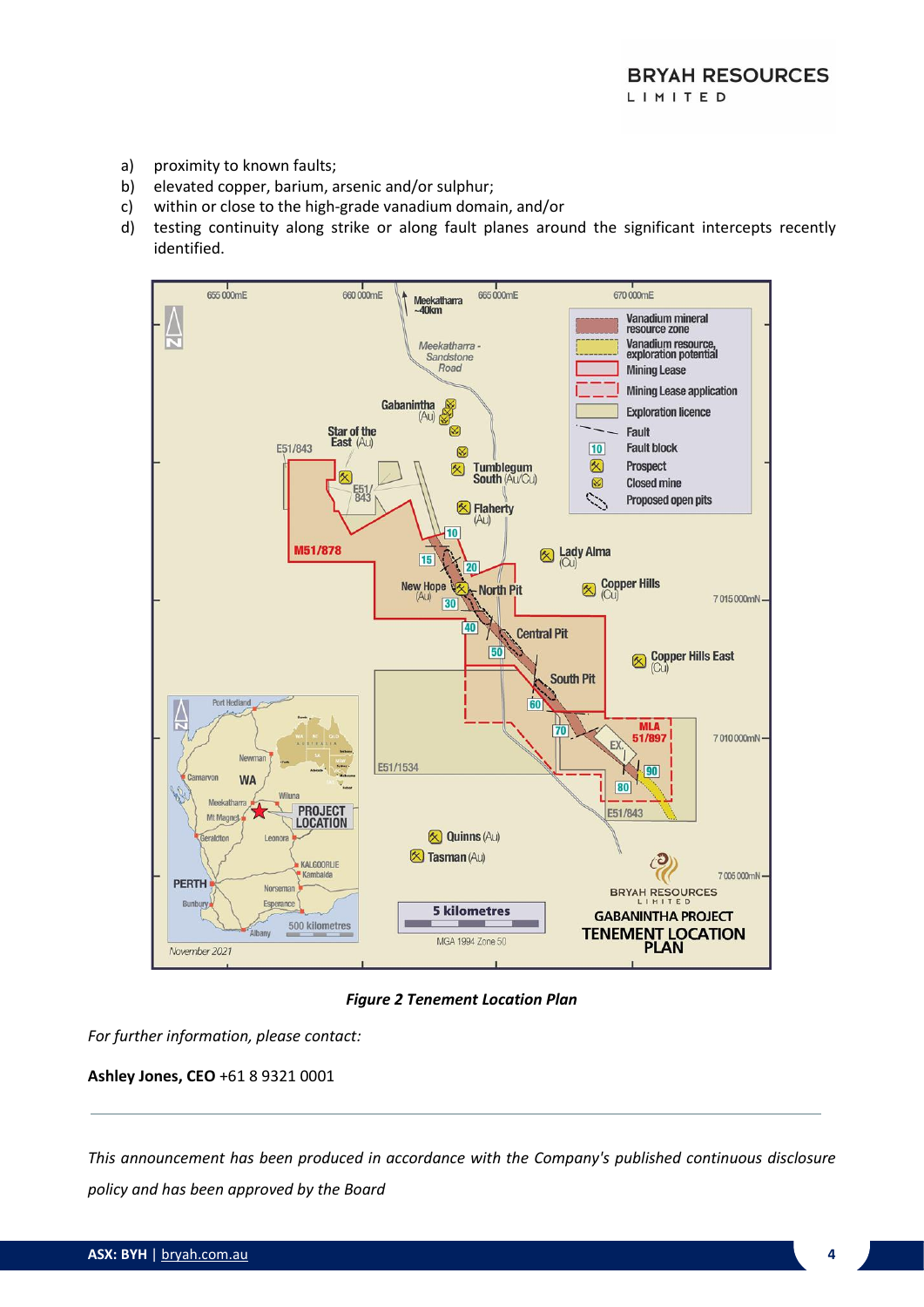#### **About Bryah Resources Limited**

*Bryah Resources Limited is an energy minerals focused explorer exploring for lithium, nickel, copper, gold and manganese. Bryah has two projects located in central Western Australia, being the 1,048km<sup>2</sup> Bryah Basin Project and the 80km<sup>2</sup> Gabanintha Project, and one project 400km east of Perth, the Lake Johnston Lithium-Nickel Project.*

*The Bryah Basin is host to the high-grade copper-gold mines at DeGrussa, discovered by Sandfire Resources Limited in 2009, and at Horseshoe Lights, which was mined until 1994. The Bryah Basin has several historical and current manganese mines including the Company's Horseshoe South mine. The Company has a joint venture agreement with OM (Manganese) Limited in respect to manganese rights only on approximately 600 km<sup>2</sup> of its Bryah Basin tenement holdings.*

*At Gabanintha, Bryah holds the rights to all minerals except Vanadium, Uranium, Cobalt, Chromium, Titanium, Lithium, Tantalum, Manganese & Iron Ore (Excluded Minerals). Australian Vanadium Limited retains 100% rights in the Excluded Minerals on the Gabanintha Project. The Company recently announced the acquisition of the Lake Johnson Lithium-Nickel project<sup>3</sup> .*

#### **Competent Persons Statement – Exploration Results**

*The information in this announcement that relates to Exploration Results is based on information compiled by Mr Tony Standish, who is a Member of the Australian Institute of Geoscientists. Mr Standish is a consultant to Bryah Resources Limited ("the Company"). Tony Standish has sufficient experience which is relevant to the style of mineralisation and type of deposit under consideration and to the activity which he is undertaking to qualify as a Competent Person as defined in the 2012 Edition of the 'Australasian Code for Reporting of Exploration Results, Mineral Resources and Ore Reserves'. Tony Standish consents to the inclusion in this announcement of the matters based on his information in the form and context in which it appears.*

*Where the Company refers to Exploration Results in this announcement (referencing previous releases made to the ASX), the Company is not aware of any new information or data that materially affects the information included in the relevant market announcements.* 

#### **Forward Looking Statements**

*This report may contain certain "forward-looking statements" which may not have been based solely on historical facts, but rather may be based on the Company's current expectations about future events and results. Where the Company expresses or implies an expectation or belief as to future events or results, such expectation or belief is expressed in good faith and believed to have a reasonable basis. However, forward looking statements are subject to risks, uncertainties, assumptions and other factors which could cause actual results to differ materially from future results expressed, projected or implied by such forward-looking statements. Readers should not place undue reliance on forward looking information. The Company does not undertake any obligation to release publicly any revisions to any "forward looking statement" to reflect events or circumstances after the date of this report, or to reflect the occurrence of unanticipated events, except as may be required under applicable securities laws.*

<sup>&</sup>lt;sup>3</sup> See BYH ASX Announcement dated 5 November 2021 for full details.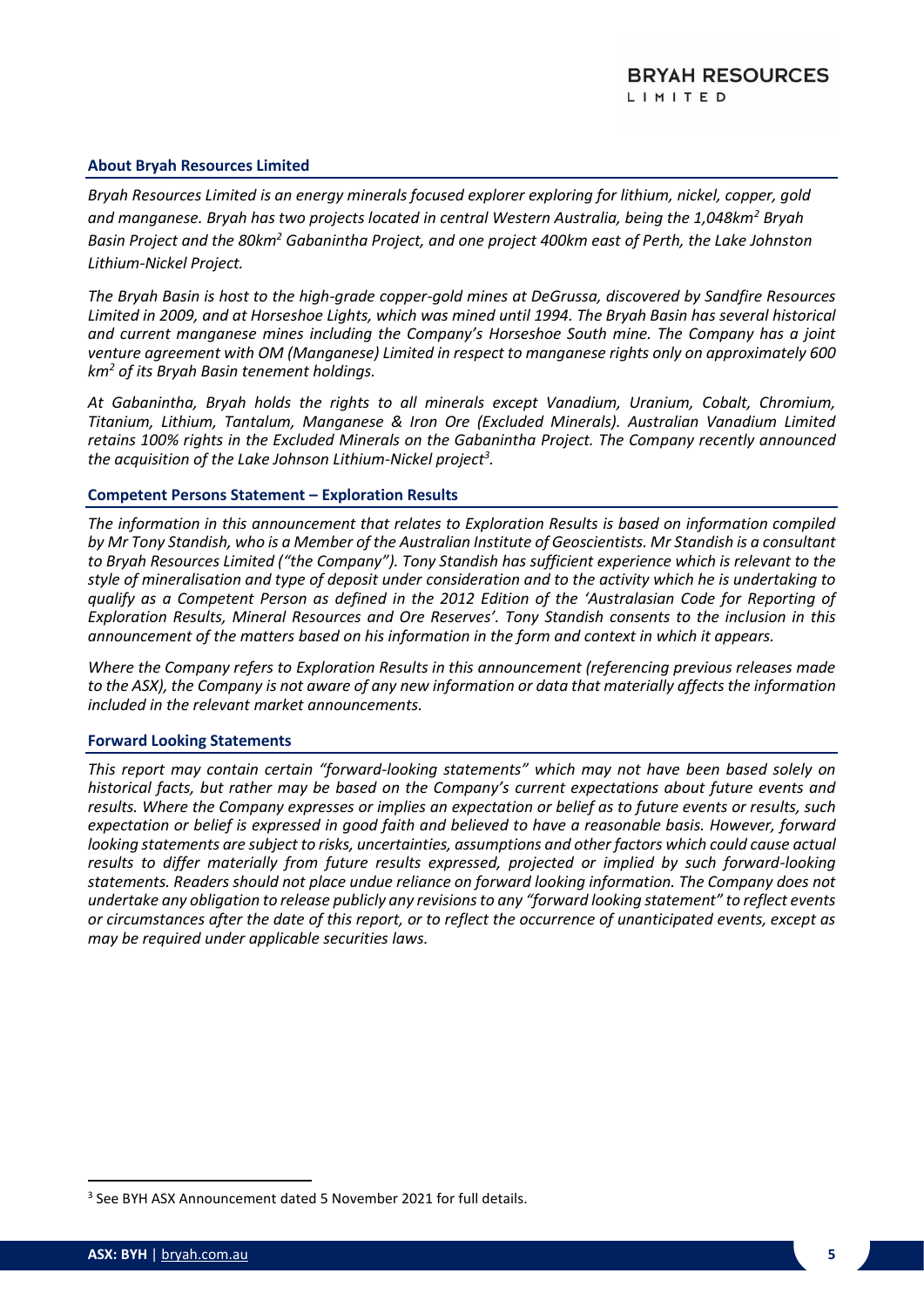# **APPENDIX 1: Aircore Drilling Program**

| <b>Hole ID</b>   | <b>From</b><br>(m) | To<br>(m)  | Au<br>ppm | Cu<br>ppm  | <b>Ni</b><br>% | Co<br>% | V <sub>2</sub> O <sub>5</sub><br>% | <b>Comments</b> |
|------------------|--------------------|------------|-----------|------------|----------------|---------|------------------------------------|-----------------|
| $21GAC032 - 041$ |                    |            |           |            | <b>NSI</b>     |         |                                    |                 |
| 21GAC042         | 12                 | 14         | 0.38      | 1090       | 70             | 70      | 0.07                               | 4m Composite    |
| 21GAC042         | 12                 | 13         | 0.38      | 2240       | 110            | 90      | 0.12                               | 1m Sample       |
| $21GAC043 - 057$ |                    |            |           |            | <b>NSI</b>     |         |                                    |                 |
| 21GAC058         | 64                 | 68         | 0.34      | 250        | 210            | 70      | 0.09                               | 4m Composite    |
| 21GAC058         | 68                 | 72         | 0.13      | 190        | 200            | 80      | 0.08                               | 4m Composite    |
| 21GAC059-083     |                    | <b>NSI</b> |           |            |                |         |                                    |                 |
| 21GAC084         | 100                | 104        | 0.16      | 60         | 80             | 40      | 0.09                               | 4m Composite    |
| 21GAC085-112     |                    | <b>NSI</b> |           |            |                |         |                                    |                 |
| 21GAC113         | 0                  | 4          | 0.14      | 50         | 230            | 20      | 0.07                               | 4m Composite    |
| 21GAC113         | 88                 | 92         | 0.54      | <b>BDL</b> | 40             | 70      | 0.11                               | 4m Composite    |
| 21GAC113         | 92                 | 96         | 0.14      | <b>BDL</b> | 30             | 60      | 0.05                               | 4m Composite    |

**Significant Results Table –** Intercepts greater than or equal to 1m @ 0.1 g/t Au

NSI = No Significant Intervals

BDL = below detection limit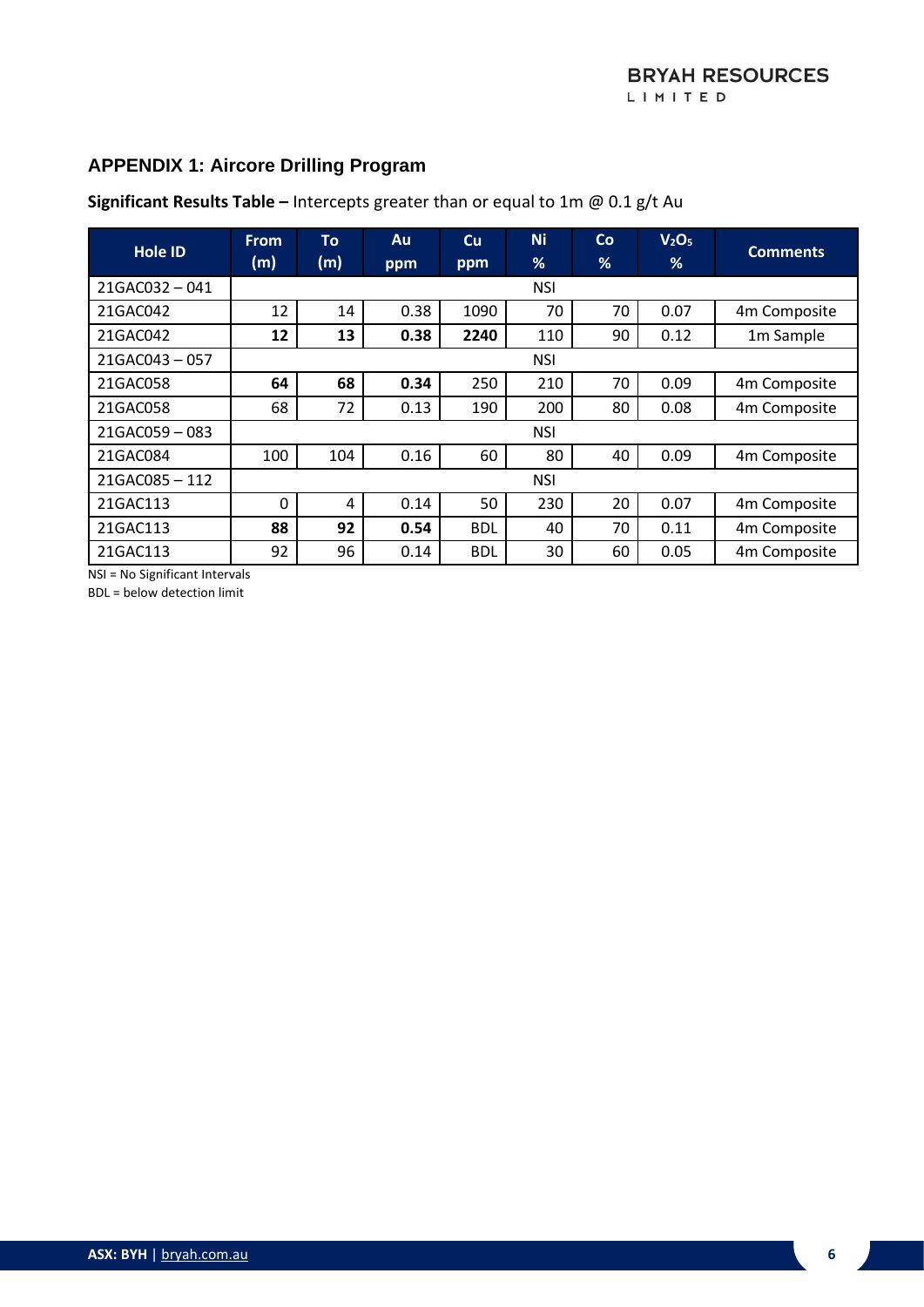#### **Hole ID MGA94 East MGA94 North R.L. AHD Hole Depth (m) Dip & Azimuth** 21GAC032 666.726 7.013.391 467 66 Vertical 21GAC033 666,658 7.013.322 467 57 7 21GAC034 | 666,794 | 7,013,473 | 467 | 20 | Vertical 21GAC035 666,858 7.013,540 468 37 70tical 21GAC036 666,922 7,013,622 468 26 Vertical 21GAC037 666,988 7,013,697 468 44 Vertical 21GAC038 667,051 7,013,778 468 23 Vertical 21GAC039 667,109 7,013,852 469 27 Vertical 21GAC040 667,177 7,013,935 469 22 Vertical 21GAC041 667,241 7,014,008 469 17 Vertical 21GAC042 | 667,307 | 7,014,087 | 470 | 15 | Vertical 21GAC043 | 667,372 | 7,014,158 | 470 | 15 | Vertical 21GAC044 667,432 7,014,234 470 10 Vertical 21GAC045 | 667,498 | 7,014,315 | 470 | 11 | Vertical 21GAC046 667,561 7,014,384 470 10 Vertical 21GAC047 | 666.013 | 7.012.557 | 465 | 57 | Vertical 21GAC048 666.599 7.011.679 465 34 Vertical 21GAC049 666,664 7.011.758 465 63 70 21GAC050 666.721 7.011.838 465 57 7 9 21GAC051 666.776 7.011.914 466 1 18 Vertical 21GAC052 | 666,845 | 7,011,995 | 466 | 18 | Vertical 21GAC053 666,917 7,012,058 466 22 Vertical 21GAC054 666,973 7,012,140 466 23 Vertical 21GAC055 667,046 7,012,217 466 60 Vertical 21GAC056 667,109 7,012,292 466 62 Vertical 21GAC057 | 667,167 | 7,012,376 | 467 | 63 | Vertical 21GAC058 | 667,232 | 7,012,450 | 467 | 78 | Vertical 21GAC059 667,298 7,012,529 467 80 Vertical 21GAC060 667,363 7,012,599 467 93 Vertical 21GAC061 667,429 7,012,671 468 78 Vertical 21GAC062 667,488 7,012,759 468 81 Vertical 21GAC063 667,556 7,012,829 468 60 7.012,829 468 21GAC064 667.621 7.012.908 468 72 Vertical 21GAC065 667,684 7,012,981 468 73 Vertical 21GAC066 667.753 7.013.058 469 33 Vertical 21GAC067 667,819 7,013,131 469 44 Vertical 21GAC068 667.879 7.013.209 469 16 16 Vertical 21GAC069 667.942 7.013.285 469 17 Vertical 21GAC070 668,004 7,013,363 470 12 Vertical 21GAC071 668,072 7,013,443 470 14 Vertical 21GAC072 | 668,143 | 7,013,519 | 470 | 44 | Vertical 21GAC073 | 668,196 | 7,013,595 | 470 | 27 | Vertical 21GAC074 668,260 7,013,670 470 17 Vertical

#### **Collar Table in MGA94, Zone 50 co-ordinates and drill directions**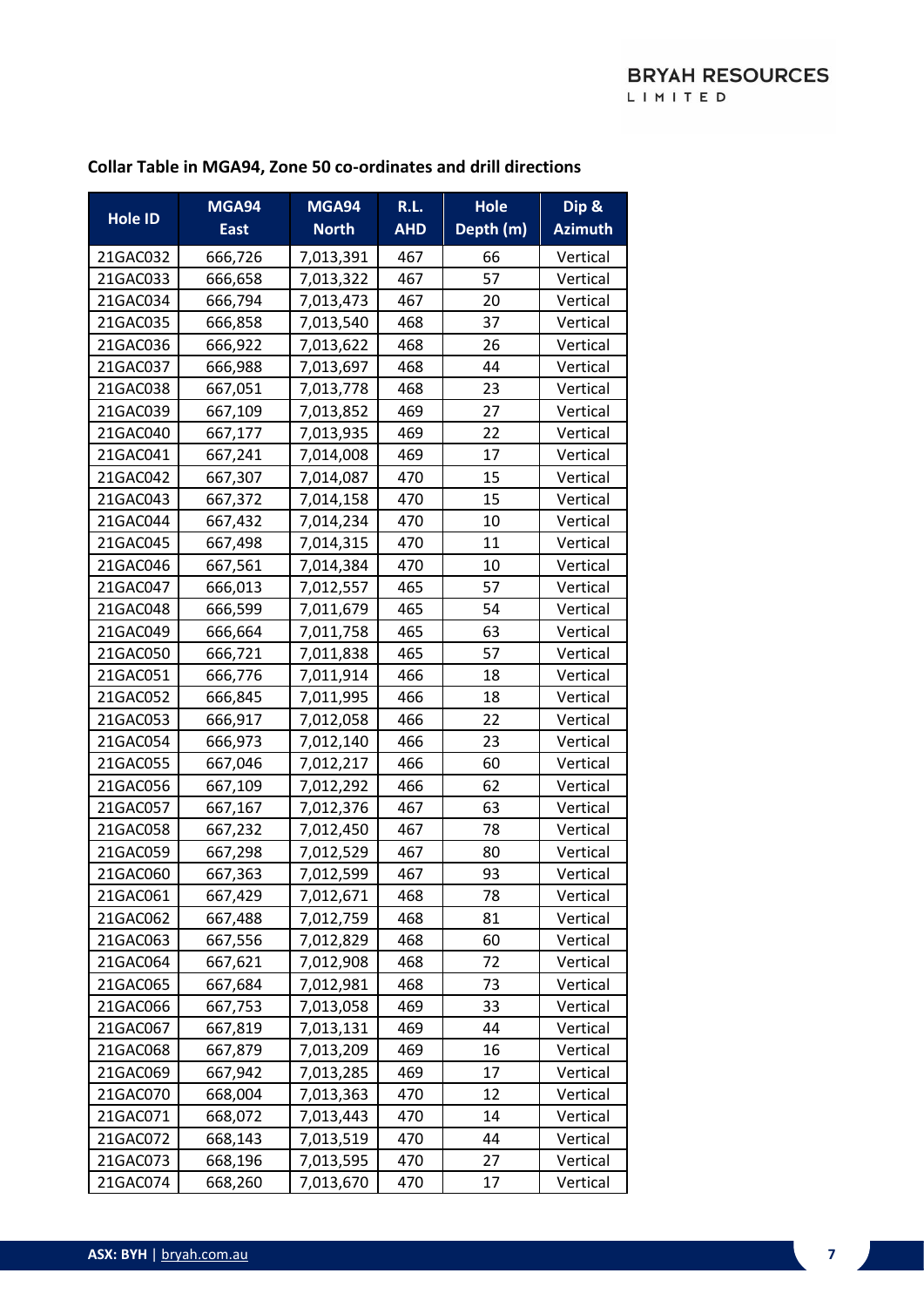|                | <b>MGA94</b> | <b>MGA94</b> | R.L.       | <b>Hole</b> | Dip &          |
|----------------|--------------|--------------|------------|-------------|----------------|
| <b>Hole ID</b> | <b>East</b>  | <b>North</b> | <b>AHD</b> | Depth (m)   | <b>Azimuth</b> |
| 21GAC075       | 668,324      | 7,013,755    | 471        | 18          | Vertical       |
| 21GAC076       | 668,392      | 7,013,830    | 471        | 13          | Vertical       |
| 21GAC077       | 668,458      | 7,013,898    | 471        | 16          | Vertical       |
| 21GAC078       | 668,527      | 7,013,972    | 471        | 83          | Vertical       |
| 21GAC079       | 668,587      | 7,014,052    | 471        | 39          | Vertical       |
| 21GAC080       | 668,645      | 7,014,132    | 471        | 44          | Vertical       |
| 21GAC081       | 668,709      | 7,014,207    | 472        | 41          | Vertical       |
| 21GAC082       | 668,781      | 7,014,287    | 472        | 21          | Vertical       |
| 21GAC083       | 668,835      | 7,014,363    | 472        | 18          | Vertical       |
| 21GAC084       | 663,947      | 7,014,385    | 462        | 130         | Vertical       |
| 21GAC085       | 664,015      | 7,014,459    | 462        | 110         | Vertical       |
| 21GAC086       | 664,078      | 7,014,533    | 462        | 115         | Vertical       |
| 21GAC087       | 664,144      | 7,014,614    | 462        | 82          | Vertical       |
| 21GAC088       | 664,208      | 7,014,687    | 463        | 74          | Vertical       |
| 21GAC089       | 664,337      | 7,014,834    | 463        | 67          | Vertical       |
| 21GAC090       | 664,397      | 7,014,916    | 463        | 56          | Vertical       |
| 21GAC091       | 664,461      | 7,014,992    | 463        | 84          | Vertical       |
| 21GAC092       | 664,531      | 7,015,068    | 464        | 80          | Vertical       |
| 21GAC093       | 664,594      | 7,015,145    | 464        | 59          | Vertical       |
| 21GAC094       | 664,655      | 7,015,226    | 464        | 59          | Vertical       |
| 21GAC095       | 664,718      | 7,015,299    | 464        | 101         | Vertical       |
| 21GAC096       | 664,784      | 7,015,378    | 464        | 106         | Vertical       |
| 21GAC097       | 664,845      | 7,015,450    | 465        | 56          | Vertical       |
| 21GAC098       | 664,915      | 7,015,531    | 465        | 58          | Vertical       |
| 21GAC099       | 664,975      | 7,015,600    | 465        | 42          | Vertical       |
| 21GAC100       | 665,039      | 7,015,680    | 465        | 29          | Vertical       |
| 21GAC101       | 665,105      | 7,015,763    | 466        | 25          | Vertical       |
| 21GAC102       | 665,170      | 7,015,840    | 467        | 12          | Vertical       |
| 21GAC103       | 665,234      | 7,015,915    | 468        | 12          | Vertical       |
| 21GAC104       | 665,298      | 7,015,990    | 469        | 7           | Vertical       |
| 21GAC105       | 665,357      | 7,016,068    | 470        | 14          | Vertical       |
| 21GAC106       | 665,421      | 7,016,144    | 471        | 9           | Vertical       |
| 21GAC107       | 665,486      | 7,016,218    | 472        | 8           | Vertical       |
| 21GAC108       | 665,554      | 7,016,291    | 472        | 39          | Vertical       |
| 21GAC109       | 662,355      | 7,014,632    | 461        | 35          | Vertical       |
| 21GAC110       | 662,549      | 7,014,863    | 462        | 35          | Vertical       |
| 21GAC111       | 662,733      | 7,015,094    | 463        | 34          | Vertical       |
| 21GAC112       | 662,928      | 7,015,322    | 463        | 67          | Vertical       |
| 21GAC113       | 663,128      | 7,015,551    | 464        | 105         | Vertical       |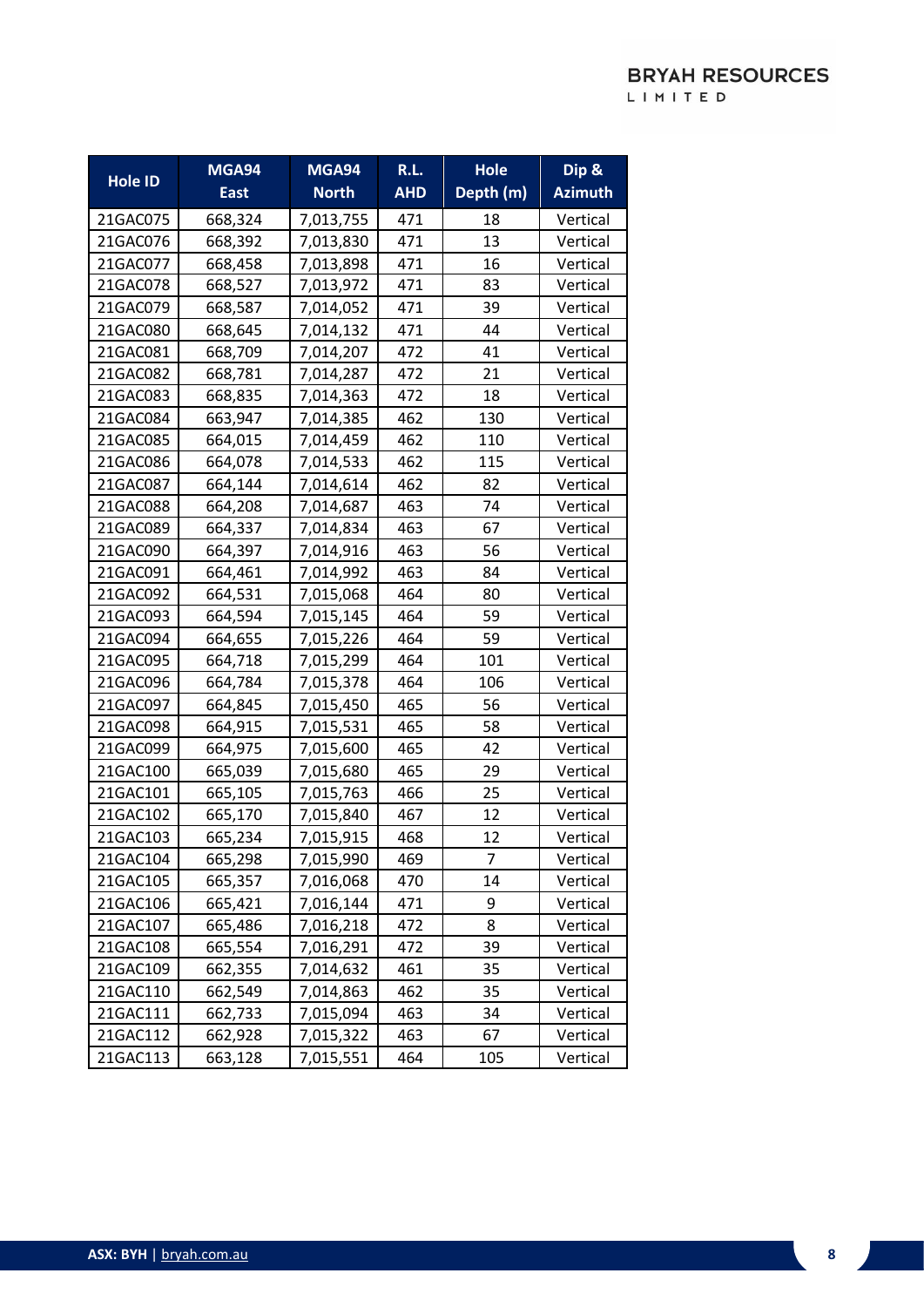# **APPENDIX 2: JORC, 2012 Edition Table 1, Sections 1 to 4**

### *Section 1* **- Sampling Techniques and Data**

| Criteria                               | <b>JORC Code Explanation</b>                                                                                                                                                                                                                                                                                                                         | <b>Commentary</b>                                                                                                                                                                                                                                                                                                                                                                                                                                                                                                                                                   |
|----------------------------------------|------------------------------------------------------------------------------------------------------------------------------------------------------------------------------------------------------------------------------------------------------------------------------------------------------------------------------------------------------|---------------------------------------------------------------------------------------------------------------------------------------------------------------------------------------------------------------------------------------------------------------------------------------------------------------------------------------------------------------------------------------------------------------------------------------------------------------------------------------------------------------------------------------------------------------------|
| <b>Sampling</b><br><b>Techniques</b>   | Nature and quality of sampling (e.g., cut<br>channels, random chips, or specific<br>specialised industry standard measurement<br>tools appropriate to the minerals under<br>investigation, such as down hole gamma<br>sondes, or handheld XRF instruments, etc).<br>These examples should not be taken as<br>limiting the broad meaning of sampling. | Aircore (AC) sampling reported in this announcement have been collected from a cyclone and placed in piles on the ground. Four metre<br>composite samples were collected using a garden trowel to collect a 2-3kg sample from surface to just above bottom of hole. These are<br>assayed by XRF for major whole rock elements, plus screened by fire assay for Au, Pt & Pd. The remaining last one to two metre samples<br>were collected separately for assay full multi-element suite, including whole rock geochemistry, rare earth elements and trace elements. |
|                                        | Include reference to measures taken to<br>ensure sample representivity and the<br>appropriate calibration of any measurement<br>tools or systems used.                                                                                                                                                                                               | The aircore program used relevant Certified Reference Materials (CRMs) at a frequency of about 1 per 50 primary samples (or 3-4 CRMs<br>per lab batch), with no field duplicate samples being collected due to the nature of the sampling technique.                                                                                                                                                                                                                                                                                                                |
|                                        | Aspects of the determination of<br>mineralisation that are Material to the Public<br>Report.                                                                                                                                                                                                                                                         | AC drilling samples were collected at one metre intervals and laid out on the ground. Any mineralisation encountered in this type of<br>drilling will be tested with further drilling before resource determination.                                                                                                                                                                                                                                                                                                                                                |
| <b>Drilling</b><br><b>Techniques</b>   | Drill type (e.g., core, reverse circulation,<br>open-hole hammer, rotary air blast, auger,<br>Bangka, sonic, etc.) and details (e.g., core<br>diameter, triple or standard tube, depth of<br>diamond tails, face-sampling bit or other<br>type, whether core is oriented and if so, by<br>what method, etc.).                                        | For this program, aircore drilling was drilled as vertical holes with only very occasional use of a hammer (slimline RC) to penetrate when<br>blade refusal was encountered before near fresh rock was encountered (quartz veins being the main cause of this).                                                                                                                                                                                                                                                                                                     |
| <b>Drill Sample</b><br><b>Recovery</b> | Method of recording and assessing core and<br>chip sample recoveries and results assessed.                                                                                                                                                                                                                                                           | An experienced geologist was present during drilling and any issues noticed were immediately rectified. No significant sample recovery<br>issues were encountered in the AC program, which was within industry standards, however no record of recovery was estimated or<br>recorded.                                                                                                                                                                                                                                                                               |
|                                        | Measures taken to maximize sample recovery<br>and ensure representative nature of the<br>samples.                                                                                                                                                                                                                                                    | AC chip samples were actively monitored by the geologist whilst drilling. No field duplicates have been taken.                                                                                                                                                                                                                                                                                                                                                                                                                                                      |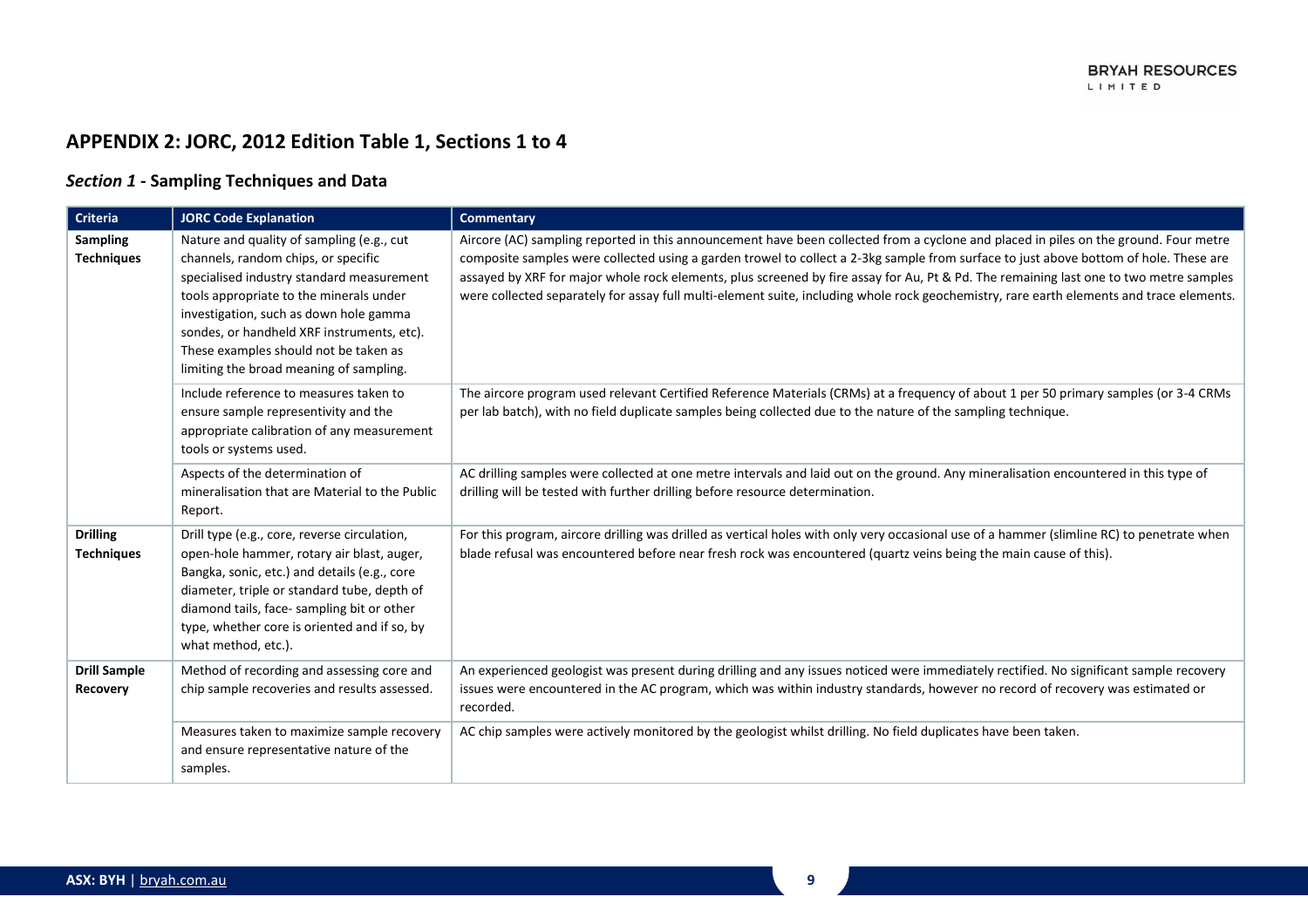| Criteria                                 | <b>JORC Code Explanation</b>                                                                                                                                                                                  | <b>Commentary</b>                                                                                                                                                                                                                                                                                                                                                                                                                                                       |
|------------------------------------------|---------------------------------------------------------------------------------------------------------------------------------------------------------------------------------------------------------------|-------------------------------------------------------------------------------------------------------------------------------------------------------------------------------------------------------------------------------------------------------------------------------------------------------------------------------------------------------------------------------------------------------------------------------------------------------------------------|
|                                          | Whether a relationship exists between<br>sample recovery and grade and whether<br>sample bias may have occurred due to<br>preferential loss/gain of fine/coarse material.                                     | No relationship between sample recovery and grade has been demonstrated.                                                                                                                                                                                                                                                                                                                                                                                                |
| Logging                                  | Whether core and chip samples have been<br>geologically and geotechnically logged to a<br>level of detail to support appropriate Mineral<br>Resource estimation, mining studies and<br>metallurgical studies. | Aircore chips were logged with a representative sample of the bottom of hole rocks collected in chips trays, plus a sample of larger chips<br>and/or core (aircore) to enable the selection of sample for petrology.                                                                                                                                                                                                                                                    |
|                                          | Whether logging is qualitative or quantitative<br>in nature. Core (or costean, channel, etc.)<br>photography                                                                                                  | Logging was both qualitative and quantitative in nature, with general lithology information recorded as qualitative and most<br>mineralisation records and geotechnical records being quantitative.                                                                                                                                                                                                                                                                     |
|                                          | The total length and percentage of the<br>relevant intersections logged.                                                                                                                                      | All recovered intervals were geologically logged.                                                                                                                                                                                                                                                                                                                                                                                                                       |
| <b>Sub-Sampling</b><br><b>Techniques</b> | If core, whether cut or sawn and whether<br>quarter, half or all core taken.                                                                                                                                  | Not applicable                                                                                                                                                                                                                                                                                                                                                                                                                                                          |
| and Sample<br>Preparation                | If non-core, whether riffled, tube sampled,<br>rotary split, etc. and whether sampled wet or<br>dry.                                                                                                          | During the aircore drilling, sample moisture was recorded on a paper sample log and transferred to a digital record post drilling.                                                                                                                                                                                                                                                                                                                                      |
|                                          | For all sample types, the nature, quality and                                                                                                                                                                 | All samples were pulverised to a nominal 90% passing 75-micron sizing and sub sampled for assaying and LOI determination tests.                                                                                                                                                                                                                                                                                                                                         |
|                                          | appropriateness of the sample preparation<br>technique.                                                                                                                                                       | The sample preparation techniques are of industry standard and are appropriate for the sample types and proposed assaying methods.                                                                                                                                                                                                                                                                                                                                      |
|                                          | Quality control procedures adopted for all<br>sub-sampling stages to maximize<br>representivity of samples.                                                                                                   | Standards have been inserted into the sampling stream at a rate of nominally 1:50.                                                                                                                                                                                                                                                                                                                                                                                      |
|                                          | Measures taken to ensure that the sampling<br>is representative of the in-situ material<br>collected, including for instance results for<br>field duplicate/second-half sampling.                             | Aircore (85mm in diameter) was used to collect one metre samples and the sample sizes are representative. Samples are collected in<br>buckets from beneath the cyclone and laid out on the ground in piles in rows of 10 or 20. A 4m composite sample (2.5-3kg) was<br>collected using a garden trowel to cut through the pile for a representative sample. The entire AC chip sample is crushed and /or mixed<br>before splitting to smaller sub-samples for assaying. |
|                                          | Whether sample sizes are appropriate to the<br>grain size of the material being sampled.                                                                                                                      | As this level of exploration is a screening exercise the sample sizes are considered appropriate for adequate detection of gold<br>mineralisation, and the AC sample size conforms to standard industry techniques for exploration.                                                                                                                                                                                                                                     |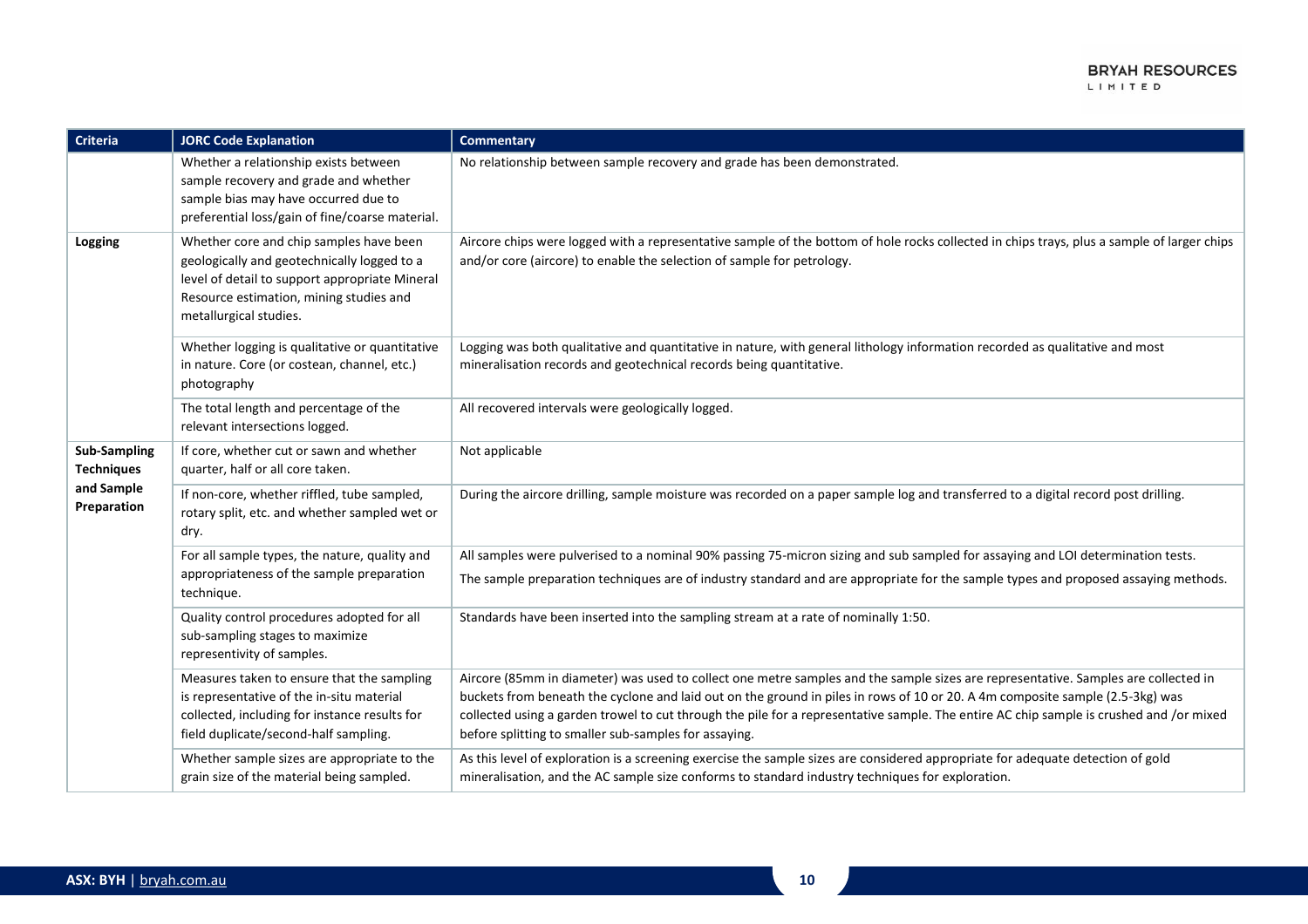| <b>Criteria</b>                                    | <b>JORC Code Explanation</b>                                                                                                                                                                                                                    | <b>Commentary</b>                                                                                                                                                                                                                                                                                                                                                                                                                                                                                                            |
|----------------------------------------------------|-------------------------------------------------------------------------------------------------------------------------------------------------------------------------------------------------------------------------------------------------|------------------------------------------------------------------------------------------------------------------------------------------------------------------------------------------------------------------------------------------------------------------------------------------------------------------------------------------------------------------------------------------------------------------------------------------------------------------------------------------------------------------------------|
|                                                    | The nature, quality and appropriateness of<br>the assaying and laboratory procedures used<br>and whether the technique is considered                                                                                                            | Gold assaying represents less than 38 percent of the drill sampling completed at the Project. For this reason, the results are purely<br>exploration results with no current connotation for Mineral Resource estimation for gold. Assaying techniques applied (Fire Assay) are<br>deemed appropriate for full detection of gold present in the samples analysed.                                                                                                                                                            |
|                                                    | partial or total.                                                                                                                                                                                                                               | All AC samples were assayed for the full iron ore suite by XRF (24 elements) and for total LOI by thermo-gravimetric technique. The<br>method used is designed to measure the total amount of each element in the sample. Samples are dried at 105°C in gas fired ovens for<br>18-24 hours then crushed and pulverised. Sub-samples are collected to produce a 66g sample that is used to produce a fused bead for<br>XRF based analysing and reporting.                                                                     |
|                                                    |                                                                                                                                                                                                                                                 | Certified Reference Material standards and umpire laboratory analysis are used for quality control. The standards inserted during the<br>drill campaign were designed to test the Au, Pt & Pd more than anything else. The laboratory XRF machine calibrations are checked once<br>per shift using calibration beads made using exact weights and they performed repeat analyses of sample pulps at a rate of 1:20 (5% of<br>all samples). The lab repeats compare very closely with the original analysis for all elements. |
|                                                    |                                                                                                                                                                                                                                                 | Bryah considers that the nature, quality and appropriateness of the assaying and laboratory procedures is at acceptable industry<br>standards.                                                                                                                                                                                                                                                                                                                                                                               |
|                                                    | For geophysical tools, spectrometers,<br>handheld XRF instruments, etc, the<br>parameters used in determining the analysis<br>including instrument make and model,<br>reading times, calibrations factors applied<br>and their derivation, etc. | Not applicable                                                                                                                                                                                                                                                                                                                                                                                                                                                                                                               |
|                                                    | Nature of quality control procedures adopted<br>(e.g., standards, blanks, duplicates, external                                                                                                                                                  | QAQC results from both the primary and secondary assay laboratories show no material issues with the main variables of interest for<br>the recent assaying programs.                                                                                                                                                                                                                                                                                                                                                         |
|                                                    | laboratory checks) and whether acceptable<br>levels of accuracy (i.e., lack of bias) and                                                                                                                                                        | Additional QAQC checks and repeat analysis were performed by the commercial laboratory on the high-grade gold values previously<br>reported.                                                                                                                                                                                                                                                                                                                                                                                 |
|                                                    | precision have been established.                                                                                                                                                                                                                | When additional drilling is completed for gold exploration, twin holes on some of the existing intercepts will be completed as additional<br>verification of the mineralisation tenor.                                                                                                                                                                                                                                                                                                                                       |
| <b>Verification of</b><br>Sampling and<br>Assaying | The verification of significant intersections by<br>either independent or alternative company<br>personnel.                                                                                                                                     | Tony Standish has visited and worked at the Project site on multiple occasions and the assay laboratories in 2015. Washed chip samples<br>of the mineralised intercept 21GAC013 have been brought to Perth and inspected by other company personnel.                                                                                                                                                                                                                                                                         |
|                                                    | The use of twinned holes.                                                                                                                                                                                                                       | No twinned holes have been completed for holes with gold mineralisation.                                                                                                                                                                                                                                                                                                                                                                                                                                                     |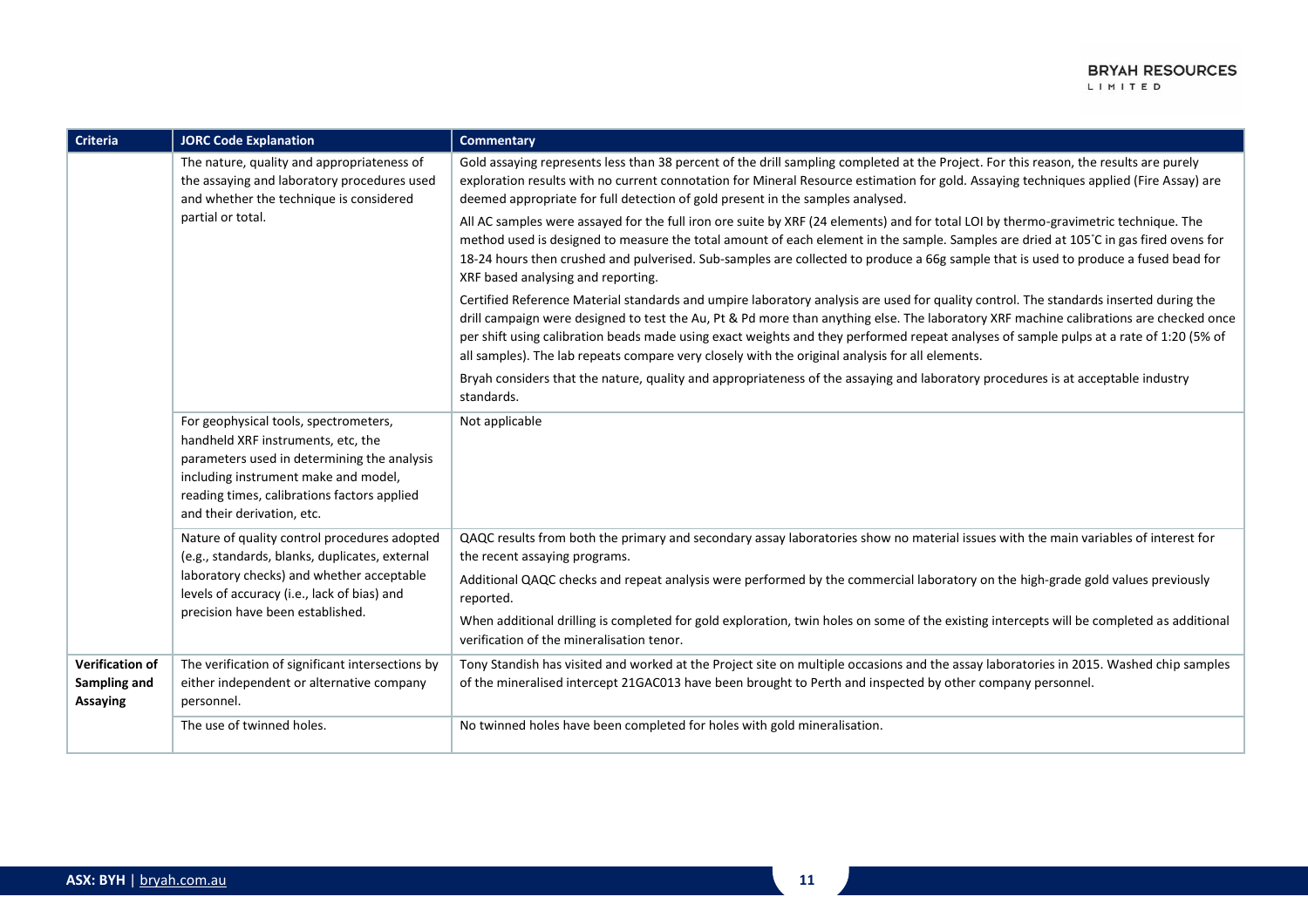| Criteria                                          | <b>JORC Code Explanation</b>                                                                                                                                                         | <b>Commentary</b>                                                                                                                                                                                                                                                                                                                                                                                                                                                                                                                                                                                                                                                                                                                                                                                                                                                                                                                                                                                                      |
|---------------------------------------------------|--------------------------------------------------------------------------------------------------------------------------------------------------------------------------------------|------------------------------------------------------------------------------------------------------------------------------------------------------------------------------------------------------------------------------------------------------------------------------------------------------------------------------------------------------------------------------------------------------------------------------------------------------------------------------------------------------------------------------------------------------------------------------------------------------------------------------------------------------------------------------------------------------------------------------------------------------------------------------------------------------------------------------------------------------------------------------------------------------------------------------------------------------------------------------------------------------------------------|
|                                                   | Documentation of primary data, data entry<br>procedures, data verification, data storage<br>(physical and electronic) protocols.                                                     | All primary geological data has been collected using paper logs and transferred into Excel spreadsheets and ultimately a SQL Server<br>Database. The data were checked on import. Assay results were returned from the laboratories as electronic data which were imported<br>directly into the SQL Server database. Survey and collar location data were received as electronic data and imported directly to the SQL<br>database.                                                                                                                                                                                                                                                                                                                                                                                                                                                                                                                                                                                    |
|                                                   |                                                                                                                                                                                      | All of the primary data have been collated and imported into a Microsoft SQL Server relational database, keyed on borehole identifiers<br>and assay sample numbers. The database is managed using DataShed™ database management software. The data was verified as it was<br>entered and checked by the database administrator (MRG) and AVL personnel                                                                                                                                                                                                                                                                                                                                                                                                                                                                                                                                                                                                                                                                 |
|                                                   | Discuss any adjustment to assay data.                                                                                                                                                | No adjustments or calibrations were made to any assay data, apart from resetting below detection limit values to half positive detection<br>values.                                                                                                                                                                                                                                                                                                                                                                                                                                                                                                                                                                                                                                                                                                                                                                                                                                                                    |
| Location of<br><b>Data Points</b>                 | Accuracy and quality of surveys used to locate<br>drill holes (collar and down-hole surveys),<br>trenches, mine workings and other locations<br>used in Mineral Resource estimation. | For the aircore drilling, all collars were set out using a handheld GPS. After drilling the collars were resurveyed again by handheld GPS<br>with an assumed accuracy of +/- 3m. No downhole surveys were undertaken.                                                                                                                                                                                                                                                                                                                                                                                                                                                                                                                                                                                                                                                                                                                                                                                                  |
|                                                   | Specification of the grid system used.                                                                                                                                               | The grid projection used for the Project is MGA_GDA94, Zone 50.                                                                                                                                                                                                                                                                                                                                                                                                                                                                                                                                                                                                                                                                                                                                                                                                                                                                                                                                                        |
|                                                   | Quality and adequacy of topographic control.                                                                                                                                         | High resolution Digital Elevation Data was captured by Arvista for AVL in June 2018 over the M51/878 tenement area using fixed wing<br>aircraft, with survey captured at 12 cm GSD using an UltraCam camera system operated by Aerometrex. The data has been used to<br>create a high-resolution Digital Elevation Model on a grid spacing of 5m x 5m, which is within 20 cm of all surveyed drill collar heights,<br>once the database collar positions were corrected for the improved ground control survey, that was also used in this topography survey.<br>The vertical accuracy that could be achieved with the 12 cm GSD is +/-0.10m and the horizontal accuracy is +/-0.24m. 0.5m contour data<br>has also been generated over the mining lease area. High quality orthophotography was also acquired during the survey at 12cm per<br>pixel for the mining lease area, and the imagery shows excellent alignment with the drill collar positions. RL data for the aircore has<br>been derived from this DEM. |
| <b>Data Spacing</b><br>and<br><b>Distribution</b> | Data spacing for reporting of Exploration<br>Results.                                                                                                                                | Gold analysis is sporadic throughout the deposit and in preliminary exploration stages of delineation of mineralisation. No spatial<br>continuity can be deduced from the current dataset and further work is required to determine the size, controls and continuity of any<br>gold mineralisation present at the Project. All results are reported as down hole intervals and true width is currently unknown.                                                                                                                                                                                                                                                                                                                                                                                                                                                                                                                                                                                                       |
|                                                   | Whether the data spacing and distribution is<br>sufficient to establish the degree of geological<br>and grade continuity appropriate for the                                         | Data spacing and distribution of the gold analysis is sporadic throughout the deposit and in preliminary exploration stages of delineation<br>of mineralisation. No spatial continuity can be deduced from the current dataset and further work is required to determine the size,<br>controls and continuity of any gold mineralisation present at the Project.                                                                                                                                                                                                                                                                                                                                                                                                                                                                                                                                                                                                                                                       |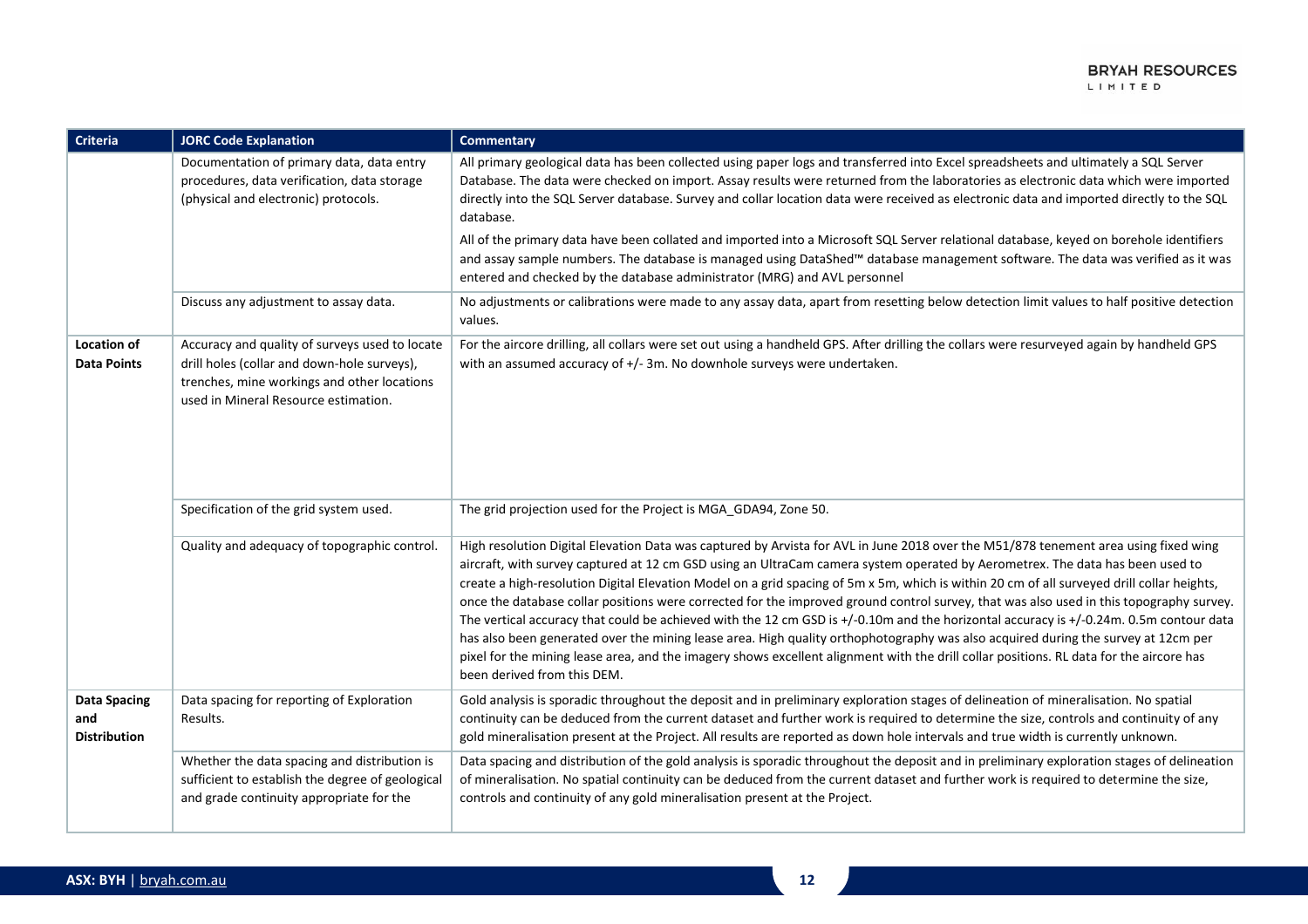| Criteria                                                                                 | <b>JORC Code Explanation</b>                                                                                                                                                                                           | <b>Commentary</b>                                                                                                                                                                                                                                                                                                                                                                                                                                                                                                                        |
|------------------------------------------------------------------------------------------|------------------------------------------------------------------------------------------------------------------------------------------------------------------------------------------------------------------------|------------------------------------------------------------------------------------------------------------------------------------------------------------------------------------------------------------------------------------------------------------------------------------------------------------------------------------------------------------------------------------------------------------------------------------------------------------------------------------------------------------------------------------------|
|                                                                                          | Mineral Resource and Ore Reserve estimation<br>procedure(s) and classifications applied.                                                                                                                               |                                                                                                                                                                                                                                                                                                                                                                                                                                                                                                                                          |
|                                                                                          | Whether sample compositing has been<br>applied.                                                                                                                                                                        | Gold intercepts to date have been reported in full for the aircore drilling.                                                                                                                                                                                                                                                                                                                                                                                                                                                             |
| <b>Orientation of</b><br>Data in<br><b>Relation to</b><br>Geological<br><b>Structure</b> | Whether the orientation of sampling achieves<br>unbiased sampling of possible structures and<br>the extent to which this is known, considering<br>the deposit type.                                                    | All intervals reported for the gold mineralisation are down hole widths and the true widths of mineralisation are unknown. Further<br>information on the controls and deportment of the gold mineralisation is required before true widths can be calculated.<br>The 2021 aircore drilling program were all drilled as vertical holes with no downhole survey control.<br>The occurrence of gold mineralisation in cross-cutting faults cannot be considered to be true thickness as the drilling is not<br>perpendicular to the faults. |
|                                                                                          | If the relationship between the drilling<br>orientation and the orientation of key<br>mineralised structures is considered to have<br>introduced a sampling bias, this should be<br>assessed and reported if material. | Any sampling bias introduced by the drilling orientation and the orientation of the gold mineralised structures is currently unknown. All<br>reported intercepts are down hole and true width of the gold intercepts is unknown.                                                                                                                                                                                                                                                                                                         |
| Sample<br><b>Security</b>                                                                | The measures taken to ensure sample<br>security.                                                                                                                                                                       | Samples were collected onsite under supervision of a responsible geologist. AC samples were transported using only registered public<br>transport companies. Sample dispatch sheets were compared against received samples and any discrepancies reported and corrected.                                                                                                                                                                                                                                                                 |
|                                                                                          |                                                                                                                                                                                                                        | Drilling sample residues (pulps) are stored securely in the AVL storage facility and have been readily accessed to provide samples for<br>gold analyses.                                                                                                                                                                                                                                                                                                                                                                                 |
| <b>Audits or</b><br><b>Reviews</b>                                                       | The results of any audits or reviews of<br>sampling techniques and data.                                                                                                                                               | No reviews of audits of the gold sampling techniques or data have been undertaken, however the robustness of sample quality work<br>undertaken by AVL support that the sample qualities are high.                                                                                                                                                                                                                                                                                                                                        |
|                                                                                          |                                                                                                                                                                                                                        | A review of the sampling techniques and data for the vanadium - titanium deposit was completed by Mining Assets Pty Ltd (MASS) and<br>Schwann Consulting Pty Ltd (Schwann) in 2008 and by CSA in 2011. Neither found any material error. AMC also reviewed the data in the<br>course of preparing a Mineral Resource estimate in 2015. The database has been audited and rebuilt by AVL and MRG in 2015. In 2017<br>geological data was revised after missing lithological data was sourced.                                             |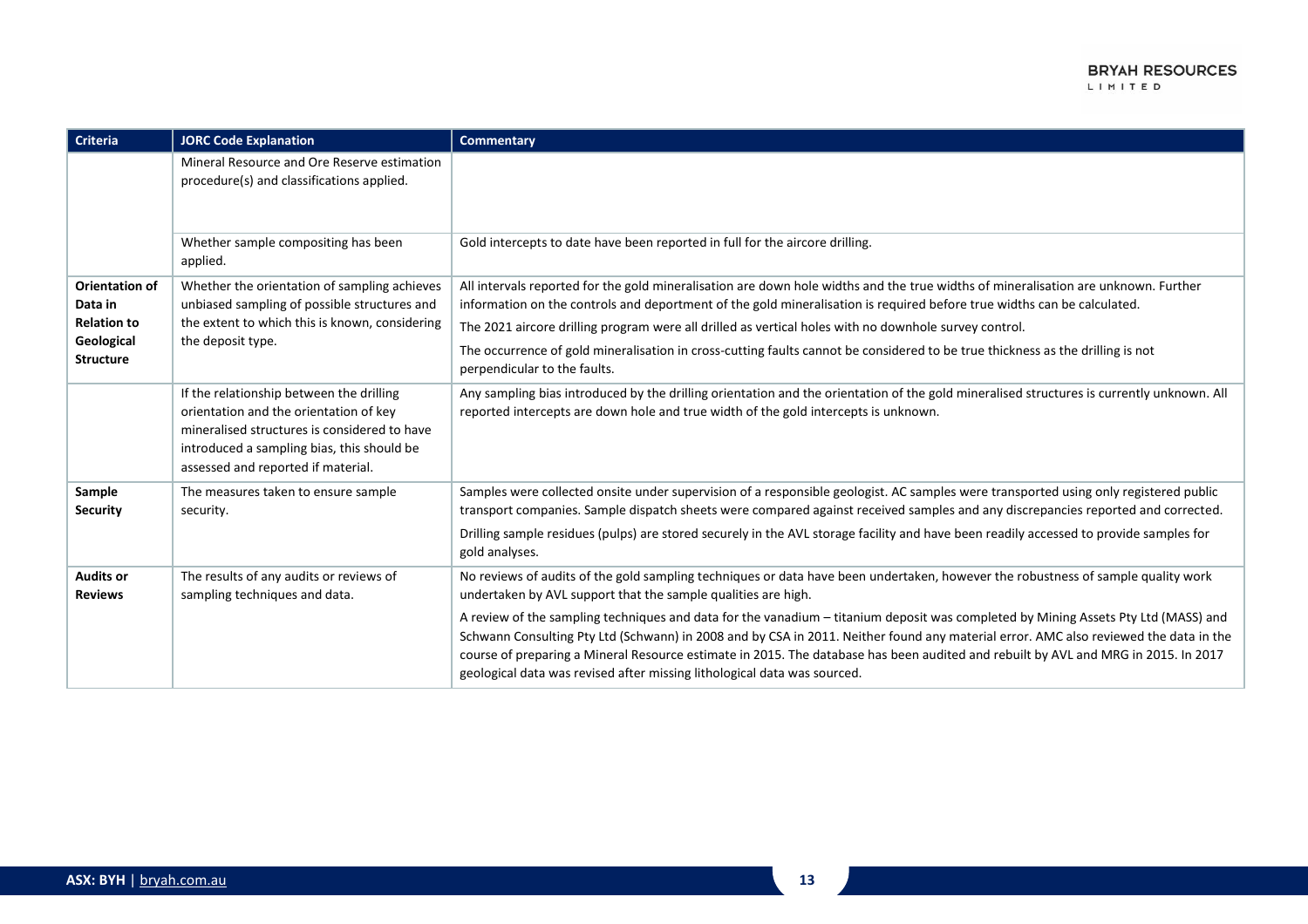## *Section 2* **- Reporting of Exploration Results**

| Criteria                                         | <b>JORC Code Explanation</b>                                                                                                                                                                                                                                                                   | <b>Commentary</b>                                                                                                                                                                                                                                                                                                                                                                                                                                                                                                                                                                                                                                                                                                                                                                                                                                                                                                                                                                                                                                                                          |
|--------------------------------------------------|------------------------------------------------------------------------------------------------------------------------------------------------------------------------------------------------------------------------------------------------------------------------------------------------|--------------------------------------------------------------------------------------------------------------------------------------------------------------------------------------------------------------------------------------------------------------------------------------------------------------------------------------------------------------------------------------------------------------------------------------------------------------------------------------------------------------------------------------------------------------------------------------------------------------------------------------------------------------------------------------------------------------------------------------------------------------------------------------------------------------------------------------------------------------------------------------------------------------------------------------------------------------------------------------------------------------------------------------------------------------------------------------------|
| Mineral<br>tenement and<br>land tenure<br>status | Type, reference name/number, location<br>and ownership including agreements or<br>material issues with third parties such as<br>joint ventures, partnerships, overriding<br>royalties, native title interests, historical<br>sites, wilderness or national park and<br>environmental settings. | The Federal Court determined that the Yugunga-Nya native title claim (WCD2021/008) was valid on 2 November 2021. Heritage surveys<br>with Yugunga-Nya traditional owners have been and still are undertaken prior to commencing each drilling campaign which only located<br>isolated artefacts but no archaeological sites per se identified to date.<br>Mining Lease M51/878, which was granted by DMIRS in August 2020, covers 70% of the Project. The remainder of the deposit resource area<br>is covered by Mining Lease Application MLA51/897 that overlies a portion of E51/843, P51/3076 and E51/1534 that are held by AVL.<br>AVL has no joint venture, environmental, national park or other ownership agreements on the lease area.<br>A Mineral Rights Agreement was signed in 2017 on the Project tenements. Bryah Resources Limited holds the Mineral Rights for all minerals<br>except V/U/Co/Cr/Ti/Li/Ta/Mn & iron ore which are retained 100% by AVL. AVL owns shares in Bryah and holds a 0.75% Net Smelter Return<br>royalty upon commencement of production by Bryah. |
|                                                  | The security of the tenure held at the<br>time of reporting along with any known<br>impediments to obtaining a licence to<br>operate in the area.                                                                                                                                              | At the time of reporting, there are no known impediments to obtaining a licence to operate in the area and the tenements are in good<br>standing.                                                                                                                                                                                                                                                                                                                                                                                                                                                                                                                                                                                                                                                                                                                                                                                                                                                                                                                                          |
| Exploration<br>done by other<br>parties          | Acknowledgment and appraisal of<br>exploration by other parties.                                                                                                                                                                                                                               | The Vanadium deposit was identified in the 1960s by Mangore P/L and investigated with shallow drilling, surface sampling and mapping.<br>In 1998, drilling by Intermin Resources confirmed the down dip extent and strike continuation under cover between outcrops of the<br>vanadium bearing horizons. Additional RC and initial diamond drilling was conducted by Greater Pacific NL and then AVL up until 2019.<br>Previous Mineral Resource estimates have been completed for the deposit in 2001 (Mineral Engineering Technical Services Pty Ltd (METS)<br>and Bryan Smith Geosciences Pty Ltd. (BSG)), 2007 (Schwann), 2008 (MASS & Schwann), 2011 (CSA), 2015 (AMC), 2017 (Trepanier) and<br>2018 (Trepanier).<br>Gold has been explored for regionally by historical workers, but in the trends to the east, west and north of the Project. Very little gold<br>analysis has ever been undertaken on the vanadium deposit and host Lady Alma Gabbro.                                                                                                                              |
| Geology                                          | Deposit type, geological setting and style<br>of mineralisation.                                                                                                                                                                                                                               | The Project at Gabanintha is located approximately 40kms south of Meekatharra in Western Australia and approximately 100kms along<br>strike (north) of the Windimurra Vanadium Mine. The mineralisation is hosted in the same geological unit as Windimurra, which is part of<br>the northern Murchison granite greenstone terrane in the northwest Yilgarn Craton. The Project lies within the Gabanintha and Polelle<br>Archaean greenstone sequence oriented approximately NW-SE and is adjacent to the Meekatharra greenstone belt.<br>Locally the mineralisation is massive or bands of disseminated vanadiferous titano-magnetite hosted within the gabbro. The mineralised<br>package dips moderately to steeply to the west and is overlain by Archaean acid volcanics and metasediments to the west. The footwall is a<br>talc carbonate altered ultramafic unit.                                                                                                                                                                                                                 |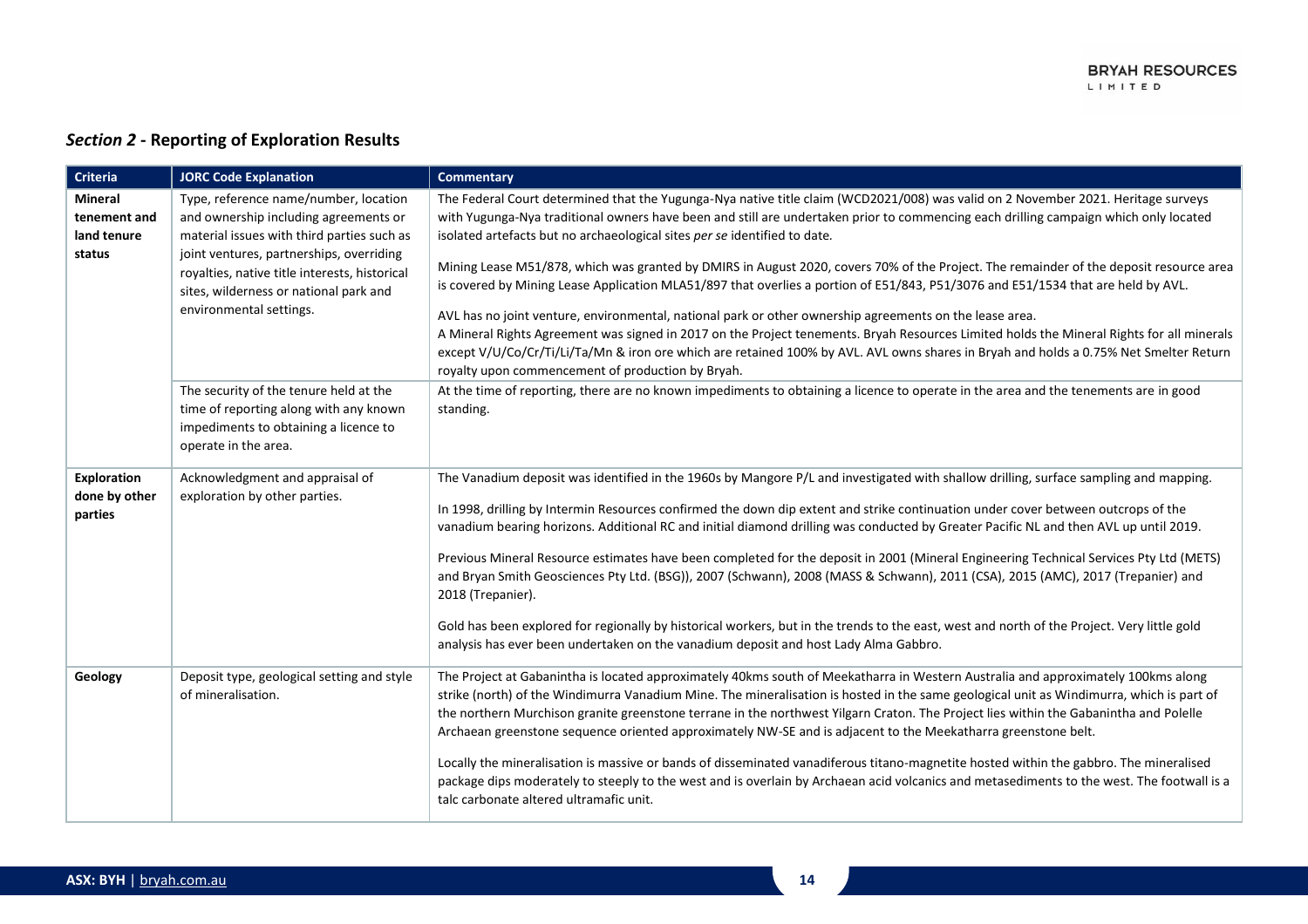| Criteria                                | <b>JORC Code Explanation</b>                                                                                                                                                                                                                                                                                                                                                                                                           | <b>Commentary</b>                                                                                                                                                                                                                                                                                                                                                                                                                         |
|-----------------------------------------|----------------------------------------------------------------------------------------------------------------------------------------------------------------------------------------------------------------------------------------------------------------------------------------------------------------------------------------------------------------------------------------------------------------------------------------|-------------------------------------------------------------------------------------------------------------------------------------------------------------------------------------------------------------------------------------------------------------------------------------------------------------------------------------------------------------------------------------------------------------------------------------------|
|                                         |                                                                                                                                                                                                                                                                                                                                                                                                                                        | The host sequence is disrupted by late-stage dolerite and granite dykes and occasional east and northeast-southwest trending faults with<br>apparent minor offsets. The mineralisation ranges in thickness from several metres to up to 20 to 30m in thickness.<br>The oxidized and partially oxidised weathering surface extends in parts 40m to 80m below surface and the magnetite in the oxide zone is<br>usually altered to Martite. |
| <b>Drill hole</b><br><b>Information</b> | A summary of all information material to<br>the understanding of the exploration<br>results including a tabulation of the<br>following information for all Material drill<br>holes:<br>easting and northing of the drill hole<br>collar elevation or RL (Reduced Level -<br>elevation above sea level in metres) of the<br>drill hole collar dip and azimuth of the<br>hole<br>down hole length and interception depth<br>hole length. | All drill results relevant to the gold analysis have been tabulated in Appendix 1 to this report.                                                                                                                                                                                                                                                                                                                                         |
| <b>Data</b><br>aggregation<br>methods   | In reporting Exploration Results,<br>weighting averaging techniques,<br>maximum and/or minimum grade<br>truncations (e.g., cutting of high grades)<br>and cut-off grades are usually Material<br>and should be stated.                                                                                                                                                                                                                 | Length weighed averages used for exploration results are reported in spatial context when exploration results are reported. Cutting of high<br>grades was not applied in the reporting of intercepts.                                                                                                                                                                                                                                     |
|                                         | Where aggregate intercepts incorporate<br>short lengths of high-grade results and<br>longer lengths of low-grade results, the<br>procedure used for such aggregation<br>should be stated and some typical<br>examples of such aggregations should be<br>shown in detail.                                                                                                                                                               | Intercepts stated in this release are based on a minimum intercept grade of 0.25 g/t Au with internal waste considered to be below 0.1 g/t<br>Au.                                                                                                                                                                                                                                                                                         |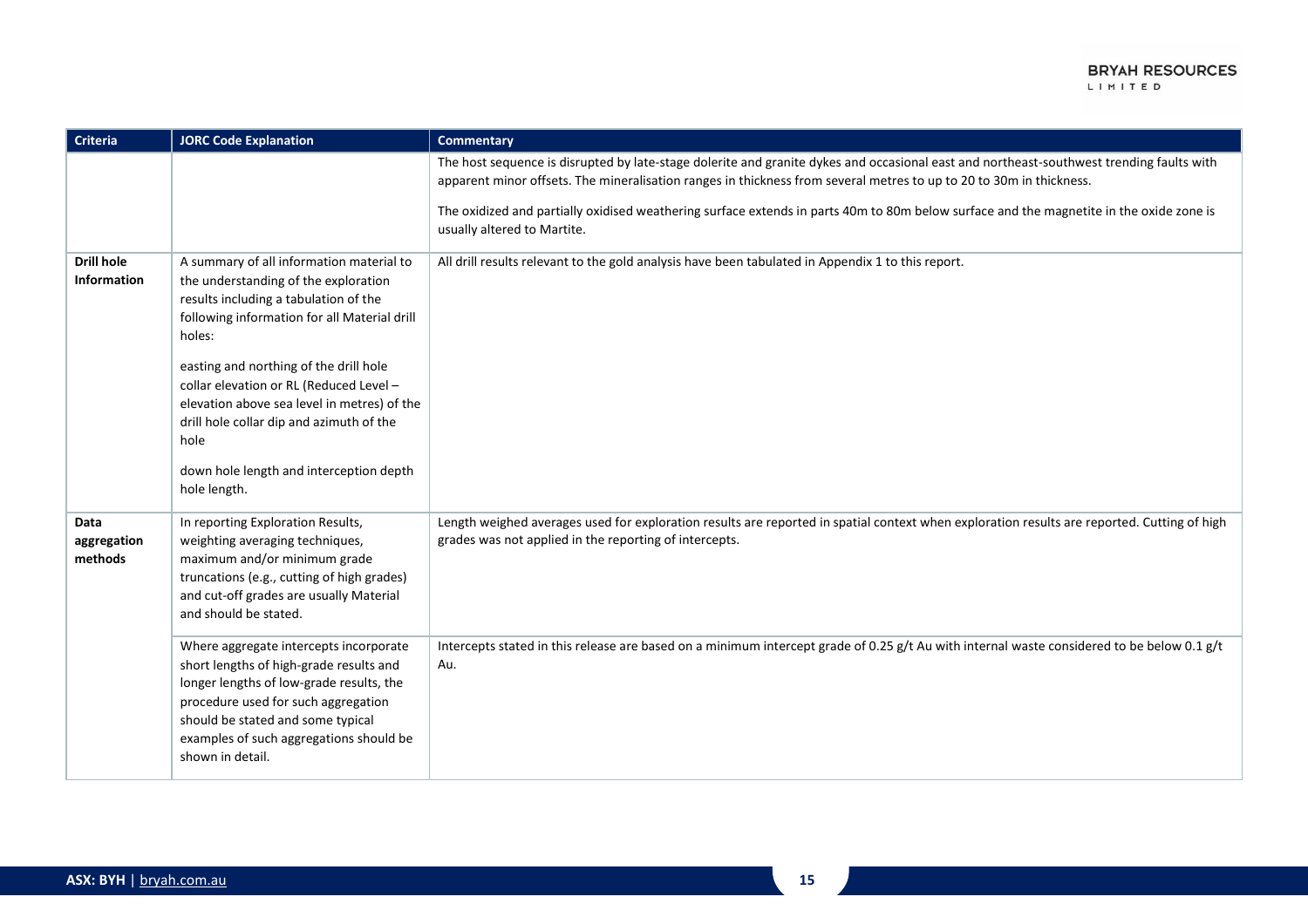| Criteria                                                                        | <b>JORC Code Explanation</b>                                                                                                                                                                                                                                                                                                                                                                                     | <b>Commentary</b>                                                                                                                                                                                                                                                                                                                                                                                                                                                                                                                                                                                                                                                                                                                                                                          |
|---------------------------------------------------------------------------------|------------------------------------------------------------------------------------------------------------------------------------------------------------------------------------------------------------------------------------------------------------------------------------------------------------------------------------------------------------------------------------------------------------------|--------------------------------------------------------------------------------------------------------------------------------------------------------------------------------------------------------------------------------------------------------------------------------------------------------------------------------------------------------------------------------------------------------------------------------------------------------------------------------------------------------------------------------------------------------------------------------------------------------------------------------------------------------------------------------------------------------------------------------------------------------------------------------------------|
|                                                                                 | The assumptions used for any reporting of<br>metal equivalent values should be clearly<br>stated.                                                                                                                                                                                                                                                                                                                | No metal equivalents have been used in this release.                                                                                                                                                                                                                                                                                                                                                                                                                                                                                                                                                                                                                                                                                                                                       |
| Relationship<br>between<br>mineralisation<br>widths and<br>intercept<br>lengths | If the geometry of the mineralisation with<br>respect to the drill hole angle is known, its<br>nature should be reported.                                                                                                                                                                                                                                                                                        | The relationship between the gold mineralisation orientation and the drill holes is unknown. All intercepts are down hole widths and true<br>widths are unknown.                                                                                                                                                                                                                                                                                                                                                                                                                                                                                                                                                                                                                           |
| <b>Diagrams</b>                                                                 | Appropriate maps and sections (with<br>scales) and tabulations of intercepts<br>should be included for any significant<br>discovery being reported These should<br>include, but not be limited to a plan view<br>of drill hole collar locations and<br>appropriate sectional views.                                                                                                                              | See Figures 2 in the body of this release for location and orientation of the gold mineralisation within the Project.                                                                                                                                                                                                                                                                                                                                                                                                                                                                                                                                                                                                                                                                      |
| <b>Balanced</b><br>reporting                                                    | Where comprehensive reporting of all<br>Exploration Results is not practicable,<br>representative reporting of both low and<br>high grades and/or widths should be<br>practiced to avoid misleading reporting of<br><b>Exploration Results.</b>                                                                                                                                                                  | Comprehensive reporting of all drilling details has been provided in Appendix 1 of this announcement                                                                                                                                                                                                                                                                                                                                                                                                                                                                                                                                                                                                                                                                                       |
| Other<br>substantive<br>exploration<br>data                                     | Other exploration data, if meaningful and<br>material, should be reported including<br>(but not limited to): geological<br>observations; geophysical survey results;<br>geochemical survey results; bulk samples<br>- size and method of treatment;<br>metallurgical test results; bulk density,<br>groundwater, geotechnical and rock<br>characteristics; potential deleterious or<br>contaminating substances. | Metallurgical test work conducted by AVL in 2018 identified the presence of sulphide hosted cobalt, nickel and copper, specifically<br>partitioned into the silicate phases of the massive titaniferous vanadiferous iron oxides which make up the vanadium mineralisation at the<br>Project. Subsequent test work has shown the ability to recover a sulphide flotation concentrate containing between 3.8% and 6.3% of<br>combined base metals treating the non-magnetic tailings produced as a result of the magnetic separation of a vanadium iron concentrate<br>from fresh massive magnetite. See ASX: AVL Announcements dated 22 May 2018 and 5 July 2018.<br>Relevant to this testwork, Bryah hold mineral rights for gold, nickel and copper. AVL hold mineral rights for cobalt. |